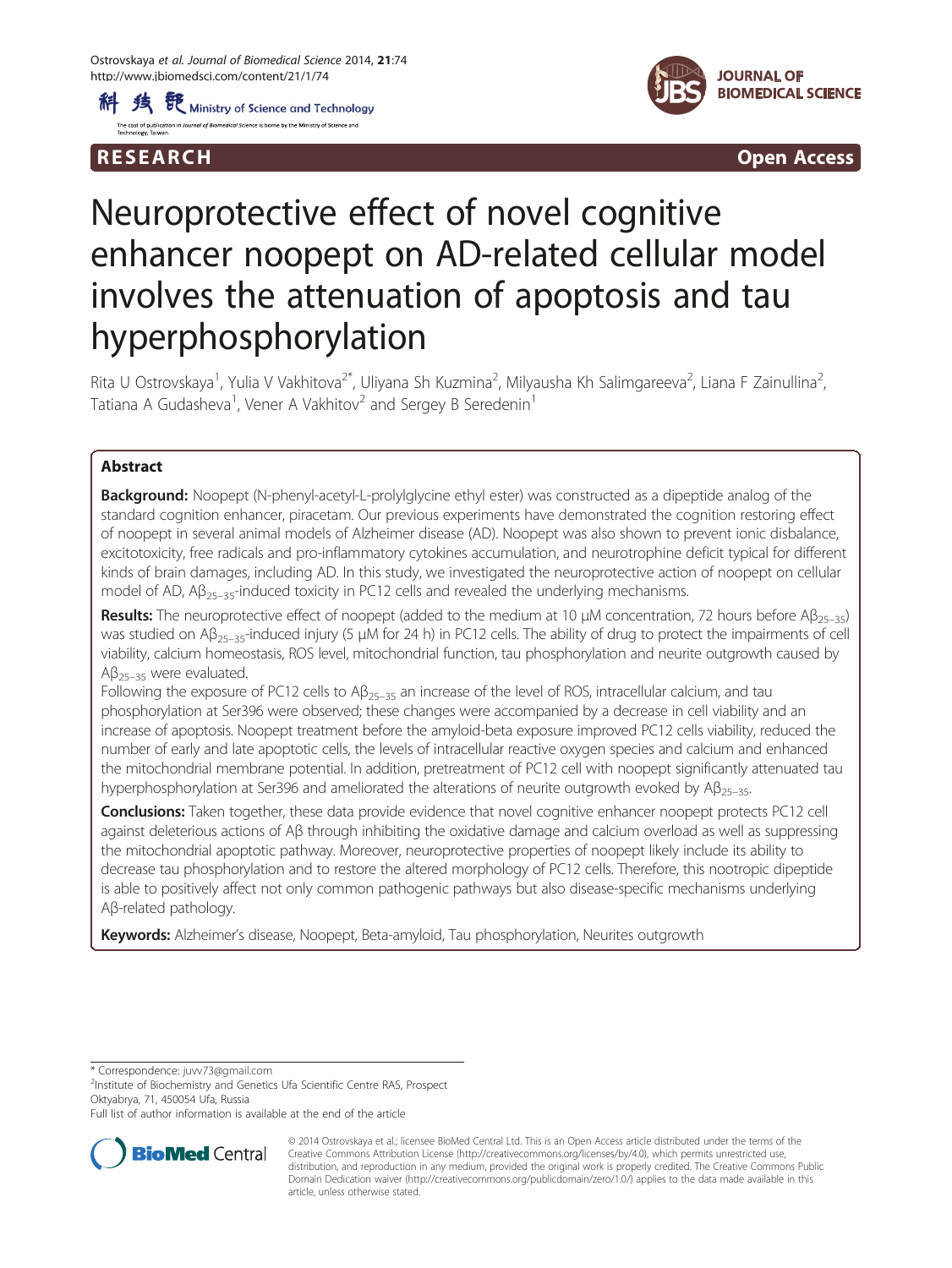#### Background

Alzheimer's disease (AD) is the most common form of neurodegenerative disease, accompanied by age-related dementia, affecting 27 million individuals worldwide [[1](#page-7-0)]. Mechanisms underlying the progression of late-onset AD consist of a number of interacting events including excessive accumulation of amyloid, aberrant tau-protein phosphorylation, oxidative stress, chronic inflammatory conditions, excitotoxicity, disruption of neurotrophine signaling, impairments in cytoskeleton stability and axonal transport, synaptic and neuronal loss [[2](#page-7-0)]. Pharmacological treatment of AD currently involves cholinesterase inhibitors and NMDA receptor antagonists. Unfortunately, according to most investigators therapeutics of both these groups provide mainly symptomatic benefits without counteracting the progression of the disease [\[3](#page-7-0)].

Drug research in the last decade has attempted to develop disease-modifying drugs hopefully able to delay the onset or counteract the progression of AD. Strategies targeting at Aβ pathology include decreasing of Aβ production, preventing aggregation of Aβ into amyloid plaques, stimulating clearance of Aβ. Neither inhibitors of β-secretase or γ-secretase, nor stimulators of α-secretase have demonstrated satisfactory potency combined with low toxicity. Drugs targeting tau-protein are known to be divided into several groups: modulators of tau phosphorylation, inhibitors of tau-phosphorylating kinases (e.g. glycogen-synthase-kinase-3β, cyclin-dependent kinase-5, p70-S6-kinase) and compounds that prevent tau aggregation and misfolding [[4\]](#page-7-0).

AD is a complex multifactorial pathology, including multiple cycles and subcycles of self-amplifying neurodegenerative process [[5,6](#page-7-0)]. Monotherapy targeting single steps in this complicated cascade may explain disappointments in trials with agents affecting only one chain of this "circulus vituosus". So it would be advantageous to explore the possibilities of novel multi-target therapy, aimed to affect different disease-related mechanisms, resulting in additive or synergic therapeutic responses [\[7](#page-7-0)].

Neuropeptides have drawn special attention as potential multitarget drugs because of their high biological activity (several orders higher than that of nonpeptide ones), availability of several recognising sites supposed to be complimentary to various targets, the ability to interact with different signal molecules, and minimal side effects. However, their usage as drugs is hindered by the poor blood– brain barrier penetration and low biological stability [[8](#page-7-0)].

Design of dipeptides is one of the promising approaches taking into account high biological stability of these short molecules and presence of specific ATP-dependent transport systems for di/tripeptides in the intestine (PEPT1) and in the blood–brain barrier (PEPT2) [[9](#page-7-0)]. This provides a basis for brain availability of dipeptides in case of systemic route of administration, including peroral one.

Original approach to the design of active dipeptides is being developed for many years at V.V. Zakusov Institute of Pharmacology. Searching for dipeptides with cognitive enhancing activity Gudasheva et al. based on the idea to get the structures conformationally close to piracetam as a standard cognition enhancer [\[10\]](#page-7-0). This drug-based peptide design led us to the series of acyl-prolyl-containing dipeptides possessing pronounced cognitive enhancing and neuroprotective activities [\[11\]](#page-7-0). Noopept (N-phenyl-acetyl-L-prolylglycine ethyl ester, GVS-111, Noopept®) (Figure 1) was chosen from this series because of its pronounced nootropic activity [\[12](#page-7-0)], high bioavailability for brain tissues in case of peroral administration [\[13\]](#page-7-0) and specificity of its mechanism of action [\[14](#page-8-0)]. Noopept demonstrated wide spectrum of cognition improving effects [\[15\]](#page-8-0) as well as pronounced neuroprotective activities both in vivo [[15](#page-8-0)] and in vitro conditions [\[16](#page-8-0)]. Compared to piracetam noopept produces a cognition enhancing effect at much lower concentrations and demonstrates activity over a wider range of cognition disturbances and neuronal damages [[17](#page-8-0)]. Noopept showed effectiveness in several animal models of AD: olfactory bulbectomy [\[18](#page-8-0)], administration of amyloid into Meinert nucleus [\[19\]](#page-8-0) and intracerebroventricul administration of diabetogenic toxin streptozotocine [[20](#page-8-0)]. Moreover, the experimental data on cognitive improving effect of noopept have been confirmed in clinic (Phase III and postregistration trials) demonstrating beneficial effect on cognitive functions in patients with MCI of cerebro-vascular or posttraumatic origin [[21\]](#page-8-0), and in particular in patients with amnestic form of MCI carrying  $APOE \epsilon 4^+$  allele [[22](#page-8-0)]. Taken together these findings prompted us to continue the investigation of noopept on

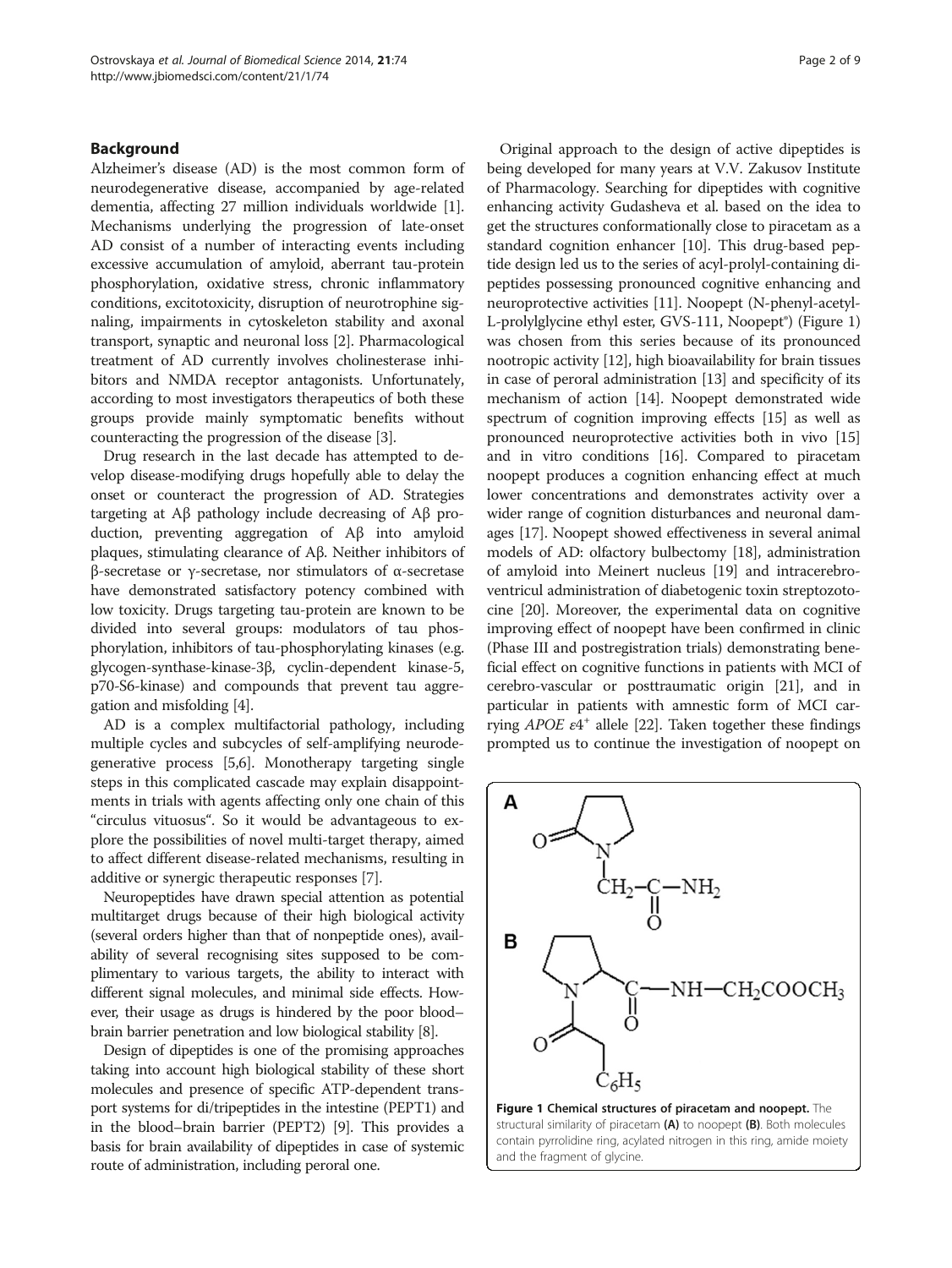the cellular AD-related model. In the present study we investigated the protective effect of noopept against Аβ25–35-mediated damage of PC12 cells, measuring the cellular viability, apoptosis, intracellular  $Ca^{2+}$ , ROS, mitochondrial membrane potential, tau protein phosphorylation level and neurite outgrowth.  $Aβ_{25-35}$  fragment was used as a peptide mimicking several of the toxic effects of the fulllength amyloid-β peptide and therefore widely exploiting in both in vitro and in vivo Alzheimer's disease models [[23\]](#page-8-0).

# Methods

#### Cell cultures and treatments

PC12 cells were cultured routinely at 37°C in DMEM medium, supplemented with 10% fetal bovine serum (FBS), 5% horse serum, 2 mM L-glutamine, 50 μg/ml gentamicin. To induce PC12 differentiation, NGF (50 ng/ml; Sigma-Aldrich Inc., USA) was added to the DMEM containing 1% FBS, followed by a 5-day incubation. Differentiated PC12 (dPC12) cells were pretreated with noopept at concentration of 10 μM for 72 h, then cells were rinsed with the medium and exposed to amyloid-β-peptide ( $A\beta_{25-35}$ , 5 μM; Tocris Bioscience, UK) for 24 h. Untreated cells were used as control.

#### Cell viability and apoptosis measurements

Cell viability was determined by conventional MTT assay. dPC12 cells were plated in 24-well plates with 500 μl DMEM medium at the density of  $1 \times 10^4$  cells/well. After treatment with noopept  $(10 \mu M)$  for 72 h followed by  $A\beta_{25-35}$  (5 μM) for 24 h, cells were incubated with 200 μl MTT solution (0.5 mg/ml) at 37°C for additional 4 h. Thereafter the cells were solubilized with 200 μl dimethylsulfoxide. After mixing for 10 min absorbance was measured at 540 nm using the microplate spectrophotometer (EnSpire® Multimode Plate Reader; Perkin Elmer, USA). Cell viability was expressed as the percentage to cell viability in control. Flow cytometry analysis was used to identify the apoptotic cells. dPC12 cells  $(5 \times 10^4)$  in 6-well plates were treated as described above. Cells were harvested, washed out with cold phosphate-buffered saline (PBS) and stained with the Annexin V/PI (Annexin V-FITC Kit, Beckman Coulter Inc., USA) according to the manufacturer's instructions. The data were processed using the FCS Express 4 software (De novo Software, USA) and the Cytomics FC 500 flow cytometer (Beckman Coulter, USA).

## Measurement of intracellular Ca<sup>2+</sup>

After incubation with noopept and  $A\beta_{25-35}$  dPC12 cells  $(1 \times 10^4 \text{ cells/well})$  were washed in Ca<sup>2+</sup>-free HBSS, containing 2.5 mM probenecid (Tocris Bioscience, UK). Then cells were loaded with 4  $\mu$ M of Ca<sup>2+</sup> indicator Fluo-4 AM and 0.02% pluronic acid (Invitrogen, USA) and incubated for 20 min at 30°C. Cells were washed out twice in buffer without dye, and incubated for further 15 min. The fluorescence of samples in 0.1 ml of buffer in new 96-well plates was monitored by the microplate spectrophotometer, using 485 nm excitation filter and 520 nm emission filter.

# Measurement of intracellular reactive oxygen species (ROS)

The generation of ROS was measured by the oxidative conversion of cell permeable 2,7-dichlorofluorescein diacetate (H2DCFDA; Invitrogen, USA) to fluorescent dichlorofluorescein. dPC12 cells  $(5 \times 10^3 \text{ cells/well})$  in 96-well plates were cultured for 72 h in 10% DMEM medium with noopept at concentrations of 10 μM.  $H<sub>2</sub>DCFDA$  was then added directly to the growth medium at a final concentration of 5 μM; cells were incubated for 1 h at 37°C. Cells were rinsed twice with PBS, placed in a fresh medium and treated with  $A\beta_{25-35}$ (5  $\mu$ M) for 24 h. After this treatment cells were washed out with PBS. The plates were then read on the microplate spectrophotometer with 485 nm excitation and 535 nm emission wavelengths.

# Assessment of mitochondrial function

dPC12 cells were plated at a density of  $5 \times 10^3$  cells/well in 96-well plates. After treatment with noopept  $(10 \mu M)$ for 72 h and  $\text{A}\beta_{25-35}$  (5  $\mu$ M) for 24 h changes in the mitochondrial membrane potential (MMP) were determined by incubating with 10 μM of JC-1 reagent (Invitrogen, USA) for 20 min at 37°C in the darkness. Then the cells were washed with PBS three times, and the fluorescent intensity was determined by microplate reader.

#### Western blotting

dPC12 cells  $(5 \times 10^4$  cells/per well) were treated as described above and after incubation the cells were harvested and suspended in lysis buffer (10 mM Tris, 1 mM EDTA, 1% SDS, pH 7.5). Protein concentrations were determined by the Bradford assay and equivalent amounts (10–15 μg) of total cellular proteins were separated by electrophoresis on a 12% SDS - polyacrylamide gel. Proteins were transferred to PVDV membrane and probed with anti-p-tau (Ser396; 1:800 v/v; Abcam, England) antibodies. After incubation with horseradish peroxidase– conjugated secondary antibody (1:10000; BioRad, Hercules, USA), immunoblots were developed using "Pierce ECL Western Blotting Substrate" (Thermo Scientific, USA). Membranes were stripped off and reprobed with antiβ-tubulin antibody (1:2000 v/v; Cell Signaling, USA) for loading control. Immunoblots were quantified by densitometry (ImageJ, [http://rsbweb.nih.gov/ij/\)](http://rsbweb.nih.gov/ij/). Data were normalized to β-tubulin and the corresponding control was taken as 100%.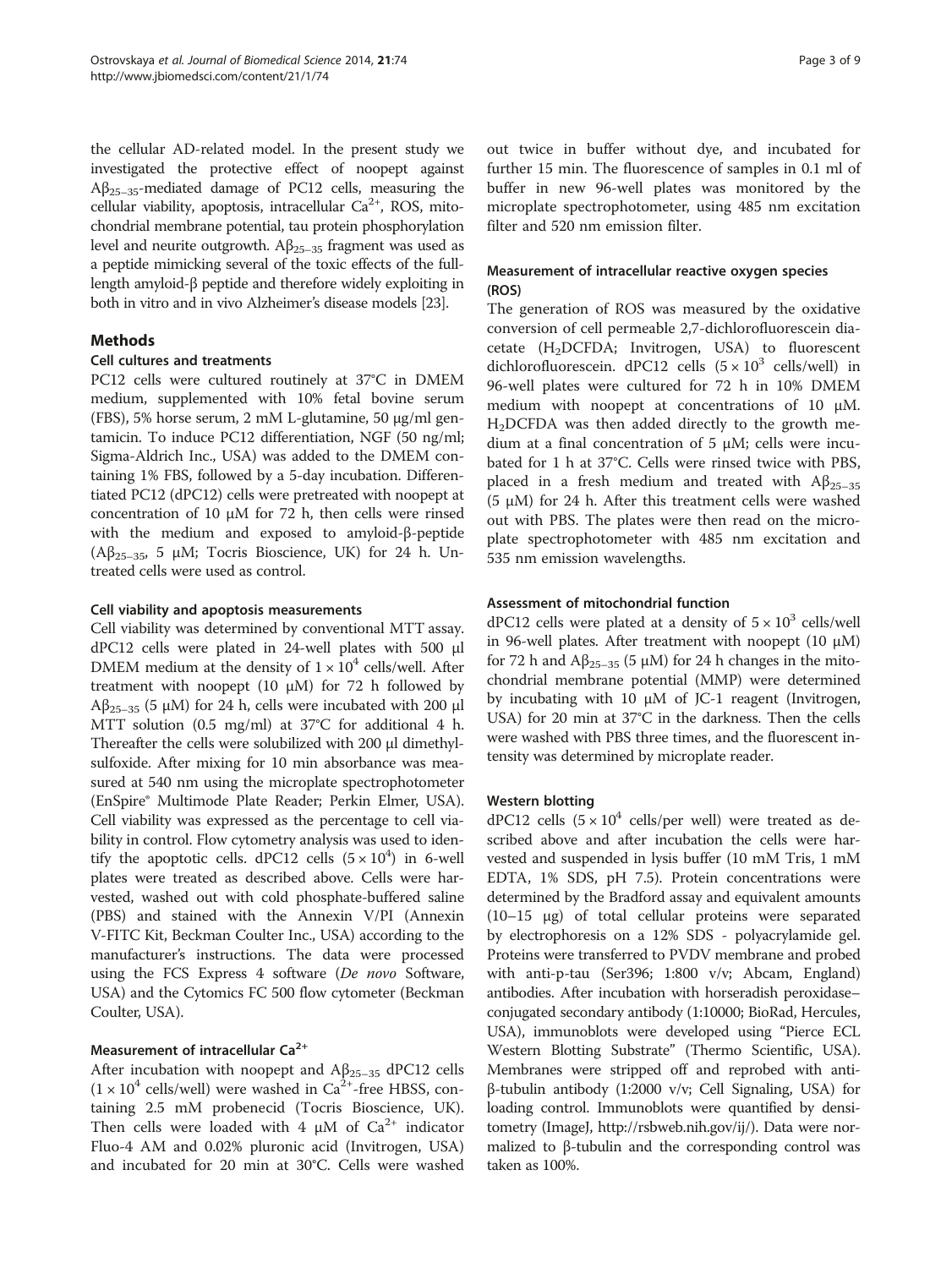<span id="page-3-0"></span>Ostrovskaya et al. Journal of Biomedical Science 2014, 21:74 Page 4 of 9 http://www.jbiomedsci.com/content/21/1/74



#### Immunocytochemistry and morphometry

dPC12 cells  $(1 \times 10^4 \text{ cells/well})$  were plated onto poly-L-lysine coated coverslips in 24-well plates. After the treatment, cells were fixed with 4% paraformaldehyde, permeabilized with 0.2% Triton X-100 for 10 min and stained with mouse monoclonal antibody to neuron

specific beta III tubulin (1:100; Abcam, England), followed by AlexaFluor 488-conjugated secondary antibody (1:1000; Invitrogen, USA). Coverslips were then incubated with Hoechst  $33258$  (1  $\mu$ g/ml) for 5 min at room temperature. After washing out with PBS, samples were mounted in Mowiol 4–88 based media (Sigma, USA).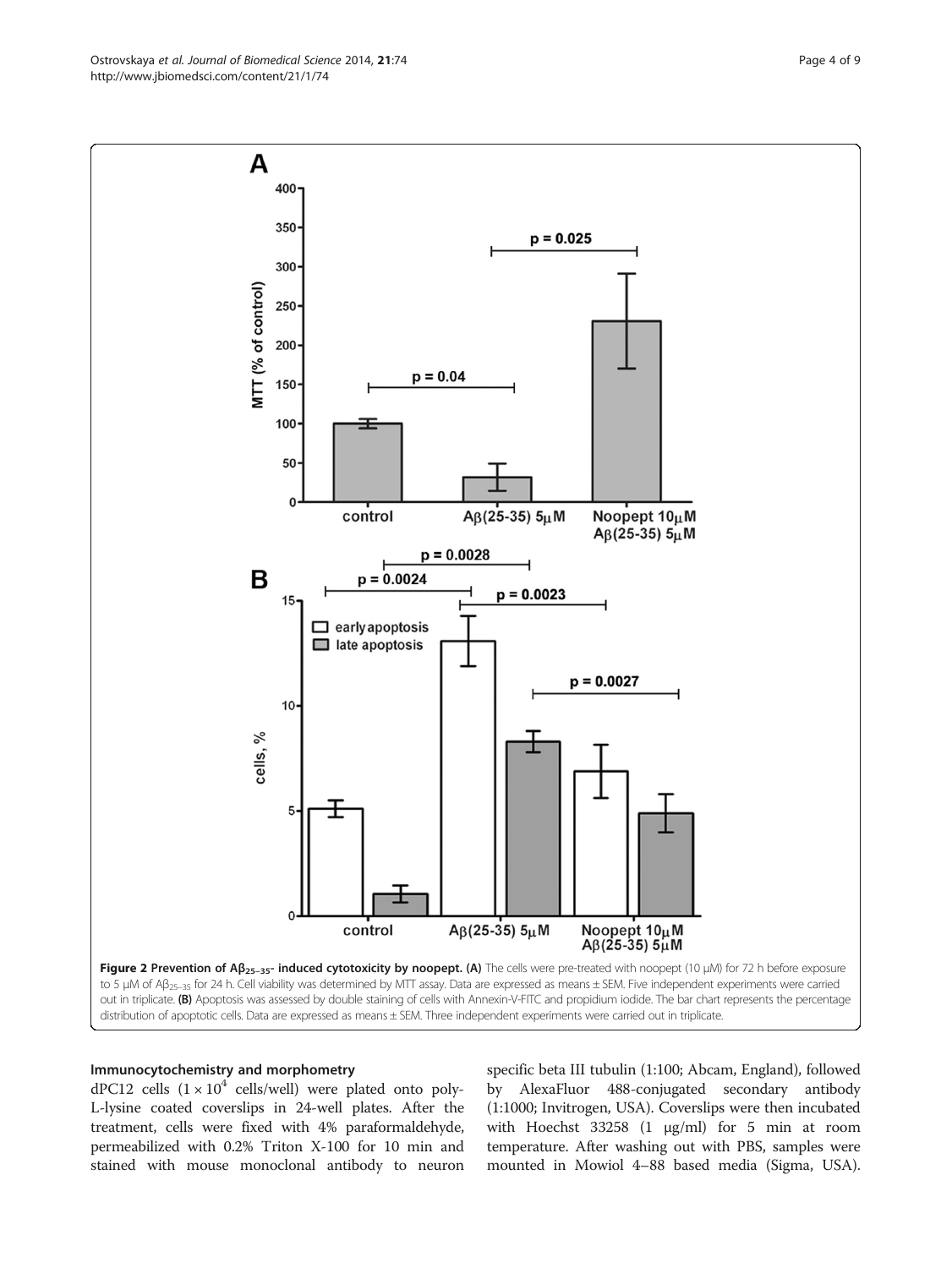<span id="page-4-0"></span>Fluorescent images were obtained with Axio Imager (Carl Zeiss, Germany) microscope with acquisition settings at the maximal resolution  $(1024 \times 1024$  pixels) with  $20x$ objective. Morphological analysis of cells (the number of neurites per cell and average neurite length) was carried out with Sholl analysis (Sholl analysis plug-in for ImageJ, [http://rsbweb.nih.gov/ij/\)](http://rsbweb.nih.gov/ij/). Cells with at least one visible process equal to or greater than one cell body were considered as positive for neurite formation. All neurites of individual PC12 cell were traced, and the number of pixels was automatically converted to micrometers. Comparison of the number of processes between the experimental groups was carried out at a distance of 55 μm from the body of the cell. 50 randomly chosen cells were photographed and examined in each of three coverslips for each experimental condition. Results were obtained from three independent experiments.

#### Statistical analysis

Each of the above listed parameters was measured in 3 to 5 independent experiments with 3–5 technical replicates per separate experiments. Statistical analysis was performed by one-way analysis of variance (ANOVA) followed by Turkey's post-hoc test (Statistica v.6.0., StatSoft Inc., OK, USA). Data represent the mean ± SEM. A difference was considered statistically significant if the  $p < 0.05$ .

### Results

# Effect of noopept on cell viability and apoptosis in Aβ25–35-treated PC12 cells

A 24-h incubation of PC12 cells with  $\text{A}\beta_{25-35}$  (5 μM) decreased cell viability measured by MTT-test up to  $32 \pm$ 17.35%. Exposure of PC12 cells to noopept (10 μM, 72 h) significantly  $(p = 0.025)$  reduced cell death caused by Aβ<sub>25–35</sub>, increasing the cell viability to  $230 \pm 60.45\%$ (Figure [2](#page-3-0)A). Therefore exposure of PC12 cells to noopept

(10 μM, 72 h) not only attenuated the cytotoxic effect of  $\text{A}\beta_{25-35}$ , but significantly (by about twofold comparing to intact control) increased the cell viability.

Apoptosis was quantified by double staining of cells with Annexin-V/PI (Figure [2](#page-3-0)B) to distinguish healthy PC12 cells (Annexin V-negative, PI-negative) from early apoptotic cells (Annexin V-positive, PI-negative) and late apoptotic cells (Annexin V-positive, PI-positive). Annexin V/PI staining revealed an increase in the percentage of early and late apoptotic cells from  $5.1 \pm 0.4$  and  $1.1 \pm 0.4$  in the control group to  $13.1 \pm 1.2$  and  $8.3 \pm 0.5$  respectively following incubation with  $Aβ_{25-35}$ . Pretreatment of PC12 cells with noopept (10 μM for 72 h) prior to  $\text{A}\beta_{25-35}$  exposure, significantly decreased the percentage of Annexin  $V + /PI -$ (up to  $6.9 \pm 1.3$ ; p = 0.0023) and Annexin V +/PI + cells (up to  $4.9 \pm 0.9$ ;  $p = 0.0027$ ), thus demonstrating the normalizing drug effect on early as well as on late apoptotic events.

# Effect of noopept on  $Ca^{2+}$  level, ROS production and mitochondrial membrane potential

It is well known that  $A\beta_{25-35}$ -caused cell death is accompanied by the rise of  $Ca^{2+}$ , ROS accumulation and mitochondrial membrane potential disturbance in different neuronal and neuron-like cells. Exposure of differentiated PC12 cells to A $\beta_{25-35}$  resulted in a 25% elevation of  $\lbrack Ca^{2+}\rbrack_{L}$ while noopept statistically significantly  $(p = 0.027)$  inhibited calcium rise (Figure 3A). By using of the ROS fluorescent dye  $H<sub>2</sub> DCF-DA$  we were able to show that  $Aβ_{25-35}$  caused a moderate increase in ROS level, which was abolished by noopept  $(p = 0.0024)$  (Figure 3B). The noopept ability to counteract the  $A\beta_{25-35}$ -induced cytotoxicity was also assessed by monitoring of the changes in the mitochondrial membrane potential using fluorescent dye JC-1. When PC12 cells were incubated with  $A\beta_{25-35}$ (5 μM for 24 h) a reduction of MMP was detected.

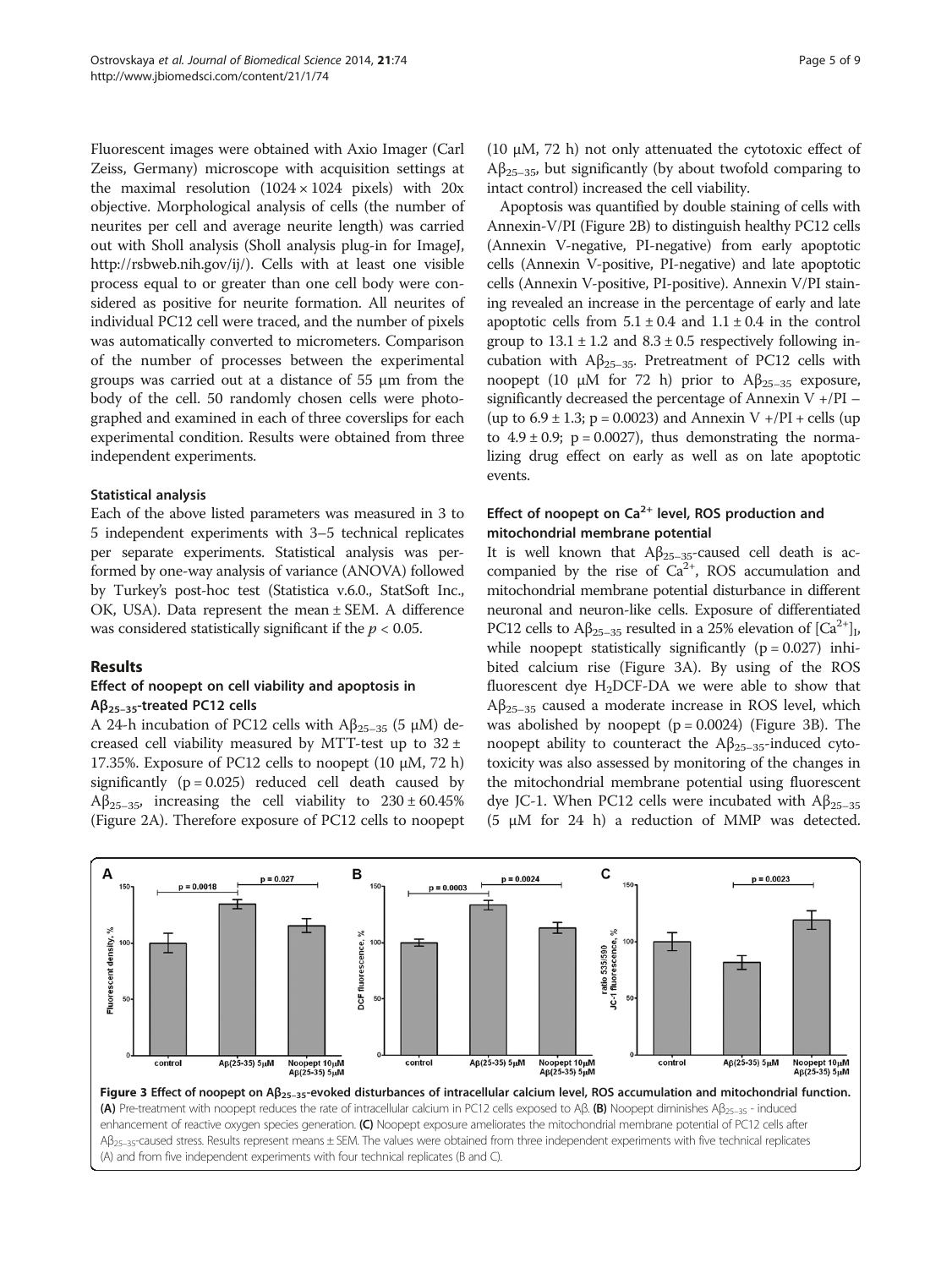<span id="page-5-0"></span>

Noopept was shown to protect the mitochondrial membrane potential against  $Aβ_{25-35}$  – induced mitochondrial disturbance ( $p = 0.0023$ ) (Figure [3C](#page-4-0)). Taken together data obtained suggest that neuroprotective effect of noopept against beta amyloid neurotoxicity involves the limiting of oxidative stress, calcium disregulation and mitochondrial dysfunction.

# Noopept decreased tau phosphorylation induced by  $Aβ$ <sub>25-35</sub>

The effect of  $A\beta_{25-35}$  on tau protein phosphorylation level was measured by evaluating of the changes in immunoreactivity using anti-phospho-Ser396-tau antibodies. An increased level of tau phosphorylation at Ser396 was observed in the presence of 5 μM  $\text{A}\beta_{25-35}$ , while the pretreatment with noopept caused the decline of p-tau Ser396 level  $(p = 0.0024)$  (Figure 4). Thus, the protective effect of noopept on  $\mathcal{A}\beta_{25-35}$  toxicity apparently involves the attenuation of tau protein phosphorylation.

# Noopept ameliorates Aβ-induced impairment of PC12 cells morphology

To further characterize the neuroprotective features of noopept we investigated the effect of the drug on morphology of differentiated PC12 cells. Quantification of neuritic complexity by determination of the average number and length of β-III-tubulin-immunopositive processes and neurites number at different distances from soma showed that PC12 cell treated with  $Aβ_{25-35}$  exhibited unfavorable changes in their cytoarchitecture. These changes were manifested in decreased number of neurites per cell (2.3 in control cultures versus 1.6 in Aβ-exposed cells), significantly reduced neurite length (from 302  $\mu$ M up to 129  $\mu$ M) (Figure 5A, B) and a decrease of neurites number with increasing distance from soma resulted in simplification of cells. The pretreatment of cells with noopept tended to overcome these detrimental effects of Aβ. In particular, the drug restored the number of neurites  $(2.44 \text{ versus } 1.64; \text{ p} = 0.0022)$  and increased their length compared to those in Aβ-treated group (from

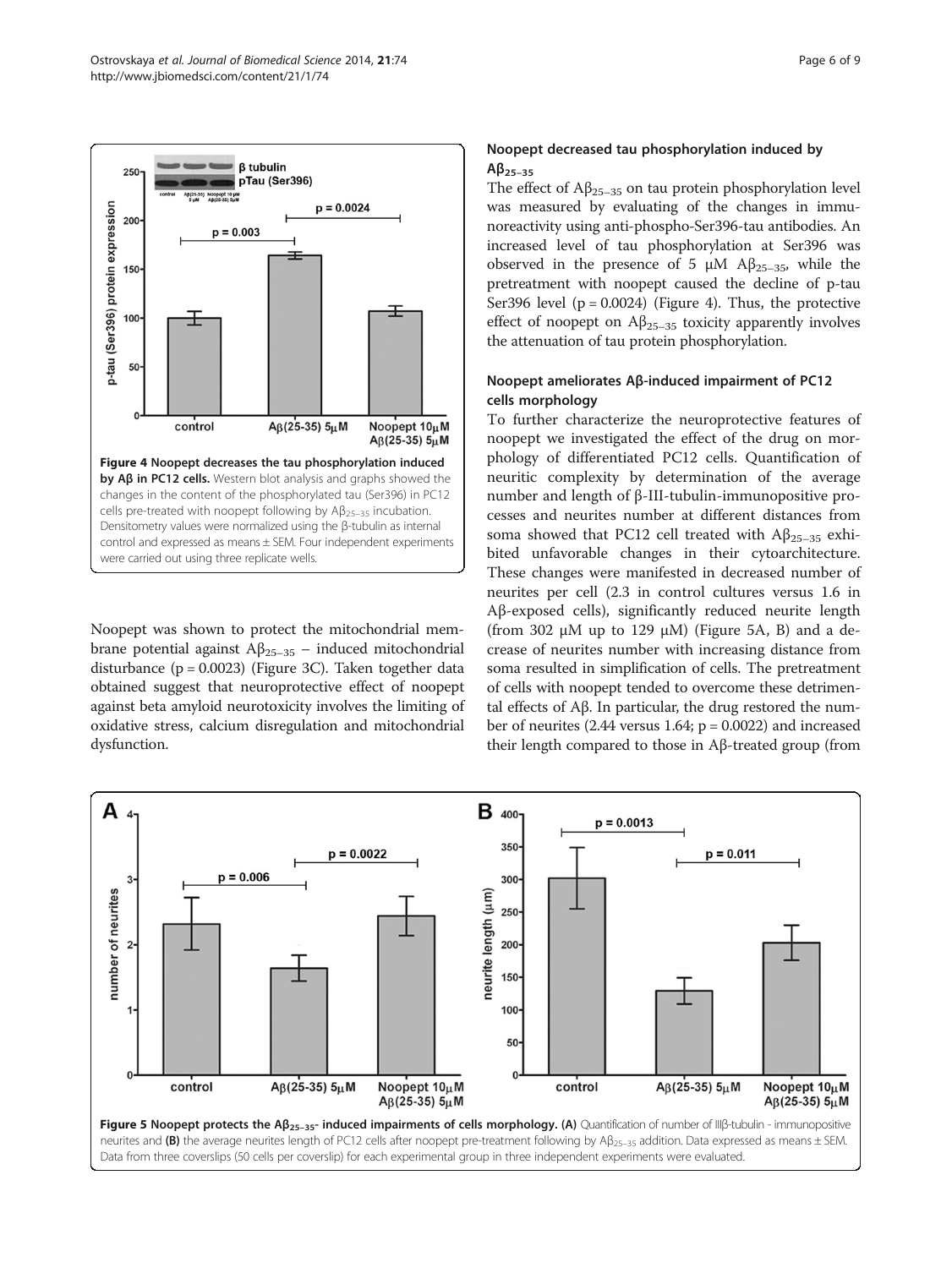129 μM up to 203 μM;  $p = 0.011$ ) (Figure [5](#page-5-0)A, B). Overall the amount of longer neurites increased in noopept treated cells, compared to cells exposed to  $A\beta_{25-35}$  alone.

### **Discussion**

Present study revealed, for the first time, that the dipeptide cognition enhancing drug noopept protects differentiated PC12 cells against Aβ-mediated toxicity as evidenced by enhanced cell viability. While  $A\beta_{25-35}$  (5 μM) decreased cell viability, exposure of PC12 cells to noopept has not only overcome the depressing effect of amyloid on cells survival, but even increased it by about twofold compared to intact control. Our results further indicate that pre-treatment of the cells with noopept reduced the percentage of apoptotic cells observed following incubation with the  $A\beta_{25-35}$  peptide. Using Annexin V-FITC/PI double staining for the distinction of early- and lateapoptotic cells, we demonstrated that noopept attenuates both early and late apoptotic events induced by Aβ. Our findings of antiapoptotic effect of noopept against Aβ induced apoptosis are consistent with those obtained with this dipeptide in SH-SY5Y cells underwent to the toxic effect of another misfolded protein, α-synuclein amyloids [\[24](#page-8-0)].

Numerous in vivo and in vitro studies indicate that beta-amyloid triggers both common to different brain damages pathogenic pathways by inducing the rise of intracellular calcium level, reactive oxygen species production, alteration of mitochondrial function, and Aβ-specific signaling pathways resulted in increased tau phosphorylation [\[25\]](#page-8-0). Moreover, biochemical disturbances caused by Aβ are accompanied by substantial cytoskeleton abnormalities and consequently impaired axonal transport [[26\]](#page-8-0). Particularly, prominent reductions of neurite outgrowth and neuritic elongation have been observed in different neuronal and neuron-like cells after oligomeric as well as fibrillar Aβ treatment [\[27](#page-8-0),[28\]](#page-8-0).

In this study, noopept was found to mitigate the intracellular calcium influx and excessive production of ROS, suggesting that the neuroprotective effects of the drug in this cellular model are probably associated with inhibition of Aβ-induced overload of calcium and antioxidant properties. Another mechanism involved in the neuroprotective action of noopept likely includes its ability to ameliorate mitochondrial dysfunction following  $Aβ_{25-35}$ exposure thereby interfering with mitochondrial apoptotic pathway.

These data are in accordance with our previous findings reporting neuroprotective action of noopept in various in vivo and in vitro studies. Noopept was shown to be able to normalize main secondary events by blocking the voltage dependent calcium channels [\[29](#page-8-0)], attenuating the neurotoxic effects of glutamate on granular cerebellar neurons [\[30\]](#page-8-0), decreasing the glutamate release by

cortical neurons [[31\]](#page-8-0). Noopept significantly increased neuronal survival and prevented the accumulation of intracellular free radicals and apoptosis in experiments on cultured Down's syndrome neurons [[16\]](#page-8-0). The drug counteracted also the free radicals accumulation caused by α-synuclein on cultured neuroblastoma SH-SY5Y cells [[24\]](#page-8-0). Interestingly, noopept was demonstrated to increase immunoreactivity to β-amyloid in mice with olfactory bulbectomy, considered as one of AD animal models [\[18\]](#page-8-0).

Here we have shown for the first time that noopept can protect cells against Aβ-mediated toxicity by attenuating an increased tau phosphorylation at Ser396. Moreover, while Aβ-treated cells demonstrated decrease of neurites number and their length, noopept was shown to restore the number of neurites and significantly augment their processes length. It is known that extensively phosphorylated tau protein forms pathologic inclusions containing fibrillar aggregates were found in the brain of patients suffering from certain neurodegenerative disorders associated with dementias [[32\]](#page-8-0). Tau protein is considered as one of the microtubules stabilizing proteins playing important role in facilitation of tubulin assembly into microtubules, thus contributing to the neurite outgrowth and maintenance of normal cellular morphology [[33,34\]](#page-8-0). Multiple studies provide evidence that the phosphorylation of tau at distinct serine/threonine residues by different protein kinases affects the ability of tau to promote microtubule polymerisation and stability [\[35](#page-8-0)]. Abnormally hyperphosphorylated tau possesses lower affinity for microtubules; it promotes the cytoskeleton rearrangements with consequent impairments of axonal transport and intracellular trafficking [\[36\]](#page-8-0). Neurite outgrowth of neuronal cells requires the assembly of tubulin into microtubules. The stability of microtubule network depends, at least in part, on the rate and extent of tau phosphorylation. Particularly, neurite outgrowth of neuronal and neuron-like cells was shown to correlate with the phosphorylation of tau at Ser262, Ser356, Ser396/404; these modifications reduce the ability of tau to bind to microtubules [[37,35](#page-8-0)]. A number of studies suggest that Aβ peptides under in vitro conditions can cause the increased phosphorylation of tau protein at different sites, thus provoking microtubules destabilization and cytoskeleton network degeneration [\[38,26](#page-8-0),[39](#page-8-0)–[41\]](#page-8-0). Indeed, exposure of neuronal or neuron-like cells to the β-amyloid results in pronounced neurite retraction and reduced cell complexity [\[42](#page-8-0)–[45\]](#page-8-0) concomitant with a significant increase in tau phosphorylation at the Ser 396 whereas other serine/ threonine sites – Ser199, Ser202, Thr205 and Ser404 show no significant alteration [[46,47\]](#page-8-0). Results from the present study suggest that abrogation of tau hyperphosphorylation at Ser396 by noopept eventually may play a role in restoration and even improvement of PC12 cell morphology.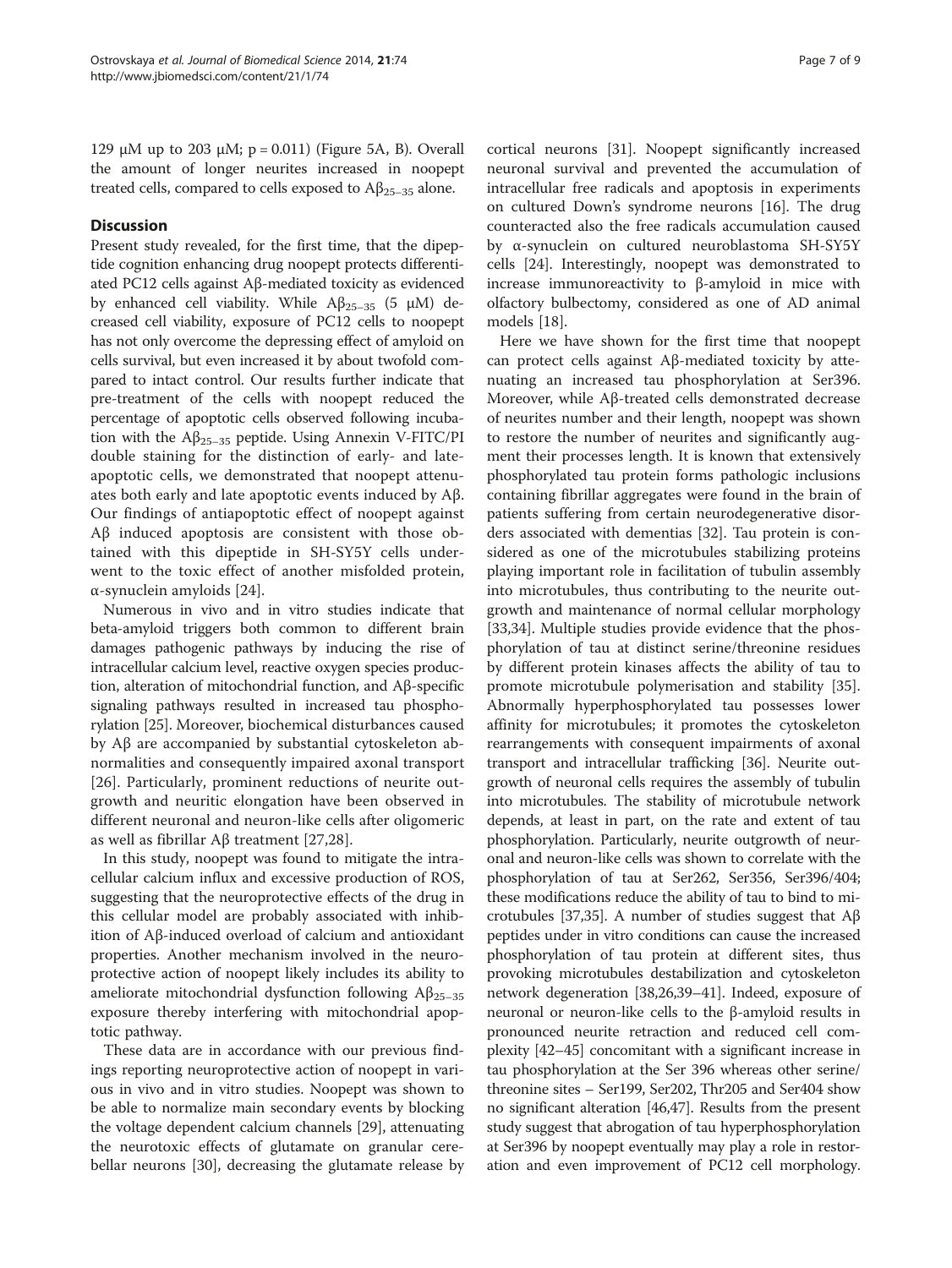<span id="page-7-0"></span>Neurite outgrowth promoting activity of noopept found in this cellular model, probably depends on drug's ability to decrease the level of tau phosphorylation, thus affecting tau binding to microtubules. It should be mentioned that our previous experiments demonstrated noopept' ability to increase the expression of NGF and BDNF in hippocampal and hypothalamic neurons in streptozotocin intracerebroventricularly treated rats known to be an experimental model of sporadic AD [\[20\]](#page-8-0). PC12 cells express TrkA and respond to NGF by neurite outgrowth [[48](#page-8-0)]. Findings of present study of noopept ability to exert antiapoptotic effect and to increase number and length of neuritis are in line with our supposition on the NGF involvement in above described effects of noopept on PC12 cells.

Recent studies provided evidence that both types of medicines currently used for AD treatment, NMDA receptor antagonists and AchE inhibitors, affect positively at least some of AD-related mechanisms. For example memantine was shown to inhibit the abnormal hyperphosphorylation of tau [\[49\]](#page-8-0) and protected the neurons from Aβ-induced reduction of neurite outgrowth [\[50\]](#page-8-0). AchE inhibitor galantamine decreases the neuronal apoptosis induced by  $A\beta_{25-35}$ , as well as membrane potential dissipation, suppressing the activity of caspase-9, caspase-12 and caspase-3 [\[51\]](#page-8-0). Results comparable to those obtained for noopept were observed for its conformationally related analog, piracetam. This cognitive enhancer attenuates the Aβ-caused alterations of mitochondrial membrane potential of PC12 cells and inhibited the negative effect of Aβ on neurite outgrowth [\[52\]](#page-8-0).

Taken together findings obtained in this study suggest that noopept affects positively the core pathogenic mechanisms underlying the Aβ-mediated toxicity and provide new insights into the neuroprotective action of this drug and its possible beneficial effect in amyloid-related pathology. Further studies to confirm the neuroprotective effect of noopept against Aβ-induced neurotoxicity in AD animal model need to be conducted.

### Conclusions

Cognitive enhancer noopept exerts a protective effect against  $\mathsf{A}\beta_{25-35}$ -induced toxicity in PC12 cells. The protective ability of noopept most likely results from moderate suppression of oxidative stress and intracellular calcium influx, stabilization of mitochondrial function and reducing of apoptosis. Another possible mechanism by which this compound protects cells from amyloid toxicity may be related to the decrease of tau phosphorylation and, eventually, neurite stabilization and outgrowth.

#### Abbreviations

Aβ: β-Amyloid; AchE: Acetylcholinesterase E; AD: Alzheimer disease; APOE: Apolipoprotein E; APP: Amyloid precursor protein; BDNF: Brain-derived neurotrophic factor; DMEM: Dulbecco's modified Eagle's medium; FBS: Fetal bovine serum; FITC: Fluorescein isothiocyanate; HBSS: Hank's Balanced

Salt Solution; H<sub>2</sub>DCFDA: 2',7'-dichlorodihydrofluorescein diacetate; JC-1: 5,5',6,6'-tetrachloro-1,1',3,3'-tetraethylbenzimi- dazolylcarbocyanine iodide; MCI: Mild cognitive impairment; MMP: Mitochondrial membrane potential; MTT: 3-(4,5-dimethylthiazol-2-yl)-2,5-diphenyl-tetrazolium bromide; NGF: Nerve growth factor; NMDA: N-methyl-D-aspartate; PBS: Phosphate buffered saline; PEPT1: Peptide transporter 1; PEPT2: Peptide transporter 2; ROS: Reactive oxygen species; TrkA: Neurotrophic tyrosine kinase receptor type 1.

#### Competing interests

The authors declare that they have no competing interest.

#### Authors' contributions

SBS, RUO and TAG conceived the experiments. YVV and VAV designed the experiments. USK, MKS, LFZ performed the experiments and analyzed the data. RUO and YVV interpret the data and wrote the paper. All authors read and approved the final manuscript.

#### Acknowledgements

This work was partially supported by the Grant for the state support of leading scientific schools of the Russian Federation (№ 5923.2014.4 to VAV). We are grateful Prof. Grivennikov I.A. (Institute of Molecular Genetics, Russian Academy of Sciences, Moscow) for provision of rat pheochromocytoma cell line.

#### Author details

1 Zakusov Institute of Pharmacology RAS, Baltiyskaya 8, 125315 Moscow, Russia. <sup>2</sup>Institute of Biochemistry and Genetics Ufa Scientific Centre RAS Prospect Oktyabrya, 71, 450054 Ufa, Russia.

#### Received: 9 April 2014 Accepted: 28 July 2014 Published: 6 August 2014

#### References

- 1. Thies W, Bleiler L: Alzheimer's Association, 2011 Alzheimer's disease facts and figures. Alzheimers Dement 2011, 7:208–244.
- 2. Krstic D, Knuesel I: Deciphering the mechanism underlying late-onset Alzheimer disease. Nat Rev Neurol 2013, 9(1):25–34.
- 3. Schneider LS, Dagerman KS, Higgins JP, McShane R: Lack of evidence for the efficacy of memantine in mild Alzheimer Disease. Arch Neurol 2011, 68:991–998.
- 4. Mangialasche F, Solomon A, Winblad B, Mecocci P, Kivipelto M: Alzheimer's disease: clinical trials and drug development. Lancet Neurol 2010, 9(7):702–716.
- 5. Longo FM, Massa SM: Neuroprotective strategies in Alzheimer's Disease. NeuroRx 2004, 1:117–127.
- 6. Buccafusco JJ: Emerging cognitive enhancing drugs. Expert Opin Emerg Drugs 2009, 14:577–589.
- 7. Frautschy SA, Cole GM: Why pleiotropic interventions are needed for Alzheimer's Disease. Mol Neurobiol 2010, 41:392–409.
- 8. Kaidanovich O, Eldar-Finkelman H: Peptides targeting protein kinases: strategies implications. Physiology 2006, 21:411-418.
- 9. Sala-Rabanai M, Loo DDT, Hirayama BA, Turk E, Wright EMJ: Molecular interactions between dipeptides, drugs and the human intenstinal H<sup>+</sup> oligopeptide cotransporter hPEPT 1. J Physiol 2006, 574:149-166.
- 10. Gudasheva TA, Voronina TA, Ostrovskaya RU, Rozantsev GG, Vasilevich NI, Trofimov SS, Kravchenko EV, Skoldinov AP, Seredenin SB: Synthesis and antimnestetic activity of a series of N-acylprolyl-containing dipeptides. Eur J Med Chem 1996, 31:151–157.
- 11. Seredenin SB, Voronina TA, Gudasheva TA, Ostrovskaya RU, Rozantsev GG, Skoldinov AP, Trofimov SS, Halikas J, Garibova TL: Biologically active N-acylprolyldipeptides having antiamnestic, antihypoxic effects. US patent 1995. No. 5.439.930.
- 12. Ostrovskaya RU, Gudasheva TA, Trofimov SS, Kravchenko EV, Firova FV, Molodavkin GM, Voronina TA, Seredenin SB: GVS-111, an Acylprolyl-Containing Dipeptide With Nootropic Properties. In Biological Basis of Individual Sensitivity to Psychotropic Drugs. Edited by Seredenin SB, Longo V, Gaviraghi G. UK: Graffhan Press Ltd; 1994:79–91.
- 13. Boiko SS, Ostrovskaya RU, Zherdev VP, Korotkov SA, Gudasheva TA, Voronina TA, Seredenin SB: Pharmacokinetics of new nootropic acylprolyldipeptide and its